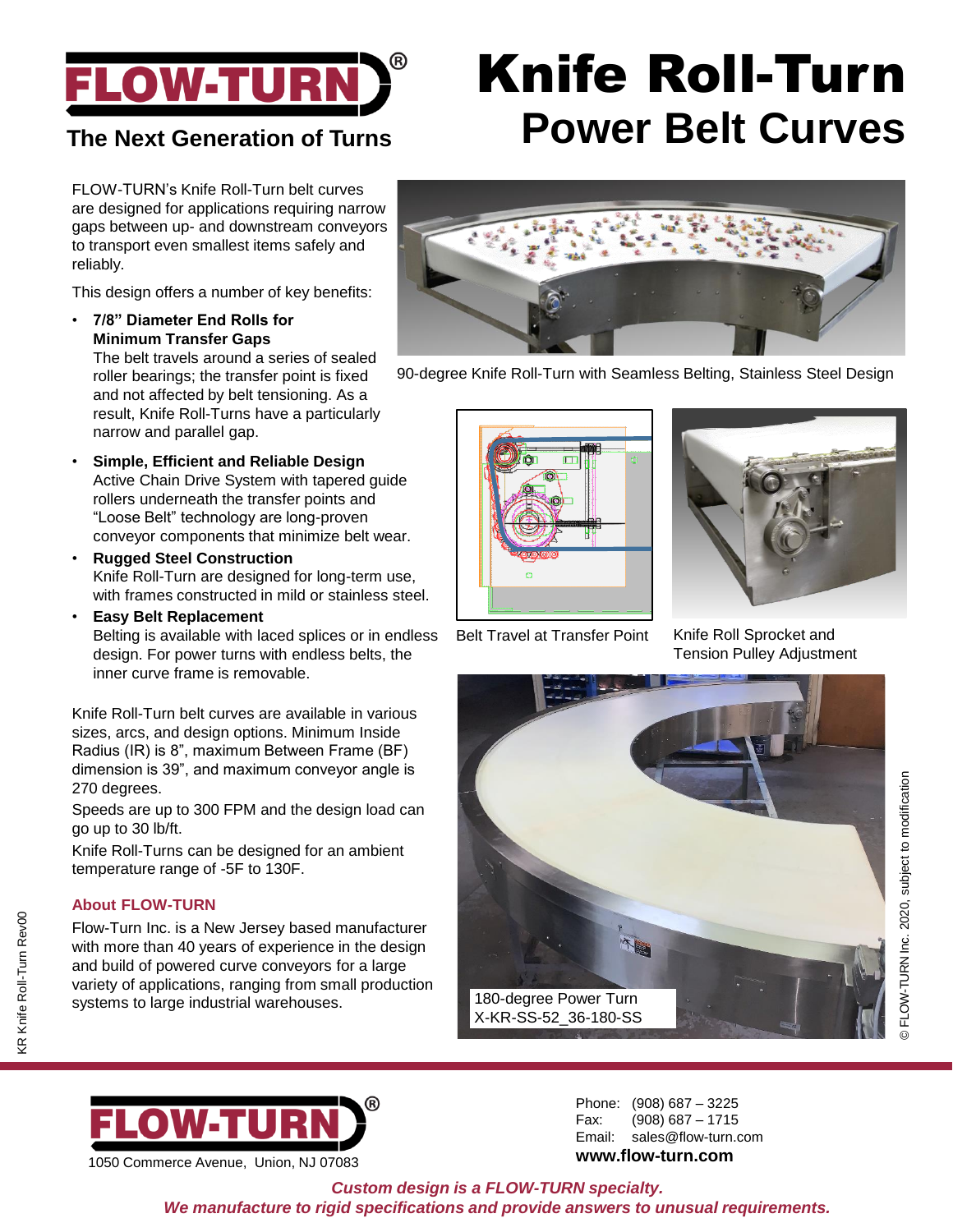

#### **Standard Specifications**

FRAME CONSTRUCTION

- 7/8" dia. end rolls
- Load capacity 30 lbs per linear foot (standard)
- Safety guarding per OSHA
- Finger guards and safety covers
- Arcs from 15 degrees to 270 degrees
- Mild steel with dry enamel finish (Color per RAL or paint chip sample) or stainless steel

DRIVE SYSTEM

- Shaft-mounted integrated gearmotors or reducers with flange mounts for C-Face motors
- Number 50 Flex Chain with attachment links
- Hardened steel sprockets

#### BELT

- White Nitrile belt, other belts upon request ACCESSORIES
- Floor supports, H-style with welded constraint; +/- 2" adjustment
- Side Guards 12 and 14 Ga Steel

## **Also Available**

**Square-Turn** Curves with 2" diameter end rolls and stainless steel design suitable for food applications



# Knife Roll-Turn **The Next Generation of Turns Power Belt Curves**

### **Options**

#### FRAME

- Stainless steel suitable for food applications
- Inside and outside frame with access holes
- Slider bed with drain slots
- Bottom guards in plastic or steel mesh
- Removable inside frame for endless belt application DRIVE SYSTEM
- Nickel-plated chain and attachments
- Integrated gearmotors with or without VFD's
- Inside radius mount (vertical only)
- Pusher Drive, subject to confirmation by Flow-Turn
- Slave Drive between curves and adjacent conveyor BELT
- FDA & USDA approved white or blue belting **ACCESSORIES**
- Belt wiper to remove surface particles
- Ceiling hangers



7/8" Diameter End Rollers and Slider Bed

© FLOW-TURN Inc. 2020, subject to modification

© FLOW-TURN Inc. 2020, subject to modification

# **Typical Knife Roll-Turn Applications**

- ❑ Food Manufacturing & Bakeries
- ❑ Food Processing
- ❑ Transportation of Small and Fragile Items
- ❑ Industrial & Manufacturing

OWETU 1050 Commerce Avenue, Union, NJ 07083

Phone: (908) 687 – 3225 Fax: (908) 687 – 1715 Email: sales@flow-turn.com **www.flow-turn.com**

*Custom design is a FLOW-TURN specialty. We manufacture to rigid specifications and provide answers to unusual requirements.*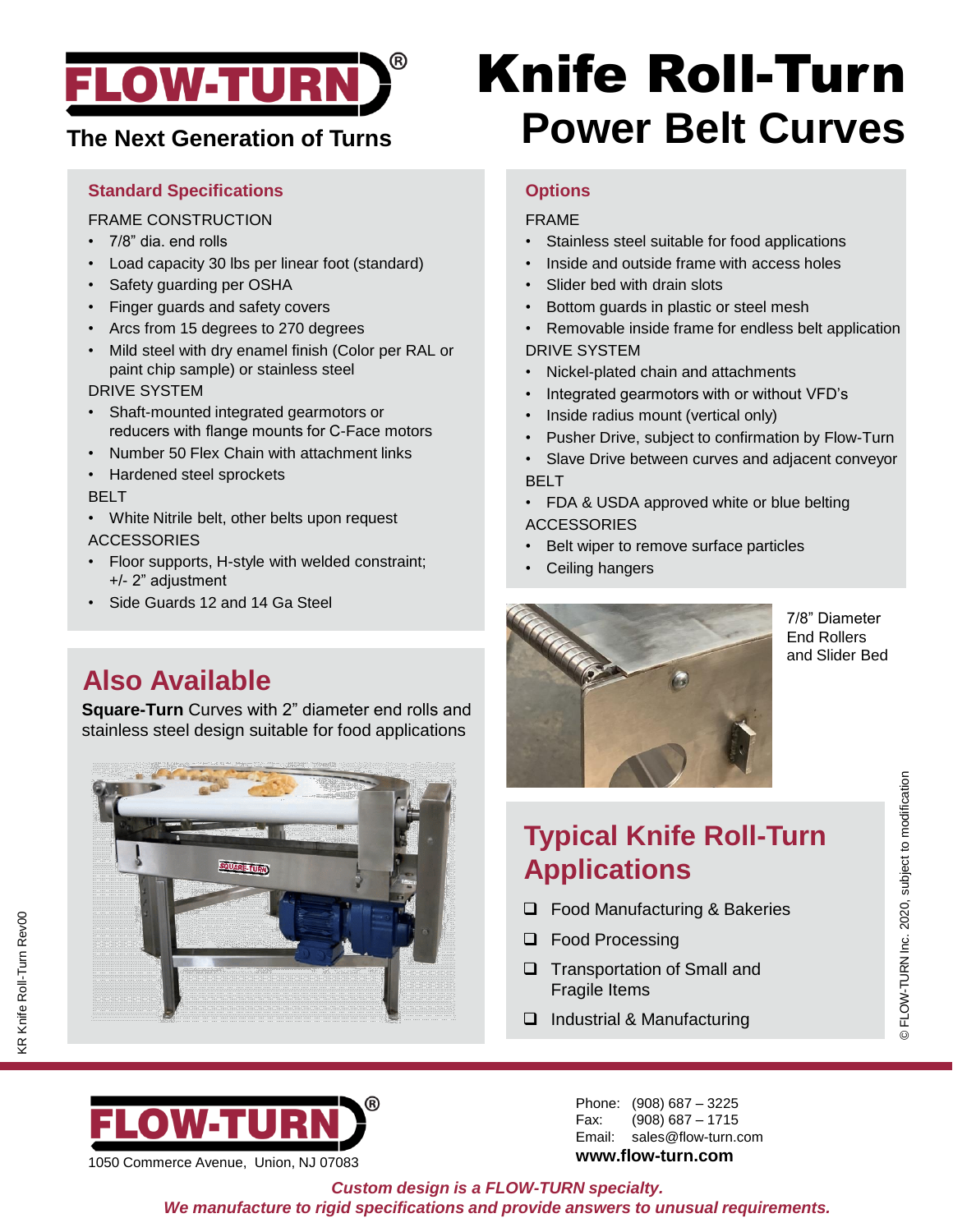

# Knife Roll-Turn The Next Generation of Turns<br>
The Next Generation of Turns

### **Knife Roll-Turn Model Code AA-KR-20\_17-90** Group Identifier **IR** Inside Radius **BF** Between Frame **ARC** Curve Angle Cove **Belt Outside Radius**  $\mathbf c$ End Roll<br>Dia.<br>F=7/8" **ARC Between Frame Inside Radius 5.75** End Roll to<br>Edge of Frame<br>3/8"—— -BF  $IR -$ Cover<br>Protrusion<br>9/16" -FH Frame End Ro<br>Dia.<br>F=7/8" **Angle Iron (Edge of Frame)**

### **Common Dimensions and Specifications**

| Group<br><b>Identifier</b>                        | OR.<br>Outside<br>Radius | с<br><b>Belt Outside</b><br>Radius | FH<br><b>Inside Frame</b><br>Height | x<br>Shaft<br><b>Diameter</b> |  |  |  |  |
|---------------------------------------------------|--------------------------|------------------------------------|-------------------------------------|-------------------------------|--|--|--|--|
| AAA-KR                                            | 32.75"                   | 27"                                | 10.75"                              | 1"                            |  |  |  |  |
| AA-KR                                             | 42.75"                   | 37"                                | 10.75"                              | 1"                            |  |  |  |  |
| A-KR                                              | 52.75"                   | 47"                                | 10.75"                              | 1"                            |  |  |  |  |
| <b>B-KR</b>                                       | 64.75"                   | 59"                                | 10.75"                              | $1 - 3/16"$                   |  |  |  |  |
| C-KR                                              | 92.75"                   | 87"                                | 11.625"                             | $1 - 7/16"$                   |  |  |  |  |
| * Outside Frame is 0.5" shorter than Inside Frame |                          |                                    |                                     |                               |  |  |  |  |



| 1050 Commerce Avenue, Union, NJ 07083 |  |
|---------------------------------------|--|
|                                       |  |

| Group             | <b>Model</b> | с<br><b>Belt Outside</b> | IR.<br>Inside | <b>BF</b><br><b>Between</b> | <b>CL</b><br>Centerline | F<br>End Roll   |
|-------------------|--------------|--------------------------|---------------|-----------------------------|-------------------------|-----------------|
| <b>Identifier</b> | No.          | Radius                   | Radius        | Frame                       | Radius                  | <b>Diameter</b> |
|                   | 22 5         |                          | 22"           | 5"                          | 24.5"                   | 0.875"          |
| AAA-KR            | 20 7         | 27"                      | 20"           | 7"                          | 23.5"                   | 0.875"          |
|                   | 18_9         |                          | 18"           | 9"                          | 22.5"                   | 0.875"          |
|                   | $16_111$     |                          | 16"           | 11"                         | 21.5"                   | 0.875"          |
|                   | 14 13        |                          | 14"           | 13"                         | 20.5"                   | 0.875"          |
|                   | 12 15        |                          | 12"           | 15"                         | 19.5"                   | 0.875"          |
|                   | 30 7         |                          | 30"           | 7"                          | 33.5"                   | 0.875"          |
| AA-KR             | 289          | 37"                      | 28"           | 9"                          | 32.5"                   | 0.875"          |
|                   | 26 11        |                          | 26"           | 11"                         | 31.5"                   | 0.875"          |
|                   | 24 13        |                          | 24"           | 13"                         | 30.5"                   | 0.875"          |
|                   | 22 15        |                          | <b>22"</b>    | 15"                         | 29.5"                   | 0.875"          |
|                   | $20 - 17$    |                          | 20"           | 17"                         | 28.5"                   | 0.875"          |
|                   | 40_7         |                          | 40"           | 7"                          | 43.5"                   | 0.875"          |
| A-KR              | 38 9         | 47"                      | 38"           | 9"                          | 42.5"                   | 0.875"          |
|                   | 36_11        |                          | <b>36"</b>    | 11"                         | 41.5"                   | 0.875"          |
|                   | $34 - 13$    |                          | 34"           | 13"                         | 40.5"                   | 0.875"          |
|                   | $32\_15$     |                          | 32"           | 15"                         | 39.5"                   | 0.875"          |
|                   | 30 17        |                          | 30"           | 17"                         | 38.5"                   | 0.875"          |
|                   | 28 19        |                          | 28"           | 19"                         | 37.5"                   | 0.875"          |
|                   | $26 - 21$    |                          | 26"           | 21"                         | 36.5"                   | 0.875"          |
|                   |              |                          | 24"           | 23"                         | 35.5"                   | 0.875"          |
|                   | 24_23        |                          |               |                             |                         |                 |
|                   | 22 25        |                          | 22"           | 25"                         | 34.5"                   | 0.875"          |
| <b>B-KR</b>       | 46 13        | 59"                      | 46"           | 13"                         | 52.5"                   | 0.875"          |
|                   | 44 15        |                          | 44"           | 15"                         | 51.5"                   | 0.875"          |
|                   | 42 17        |                          | 42"           | 17"                         | 50.5"                   | 0.875"          |
|                   | 40 19        |                          | 40"           | 19"                         | 49.5"                   | 0.875"          |
|                   | 38 21        |                          | 38"           | 21"                         | 48.5"                   | 0.875"          |
|                   | 36_23        |                          | 36"           | 23"                         | 47.5"                   | 0.875"          |
|                   | $34 - 25$    |                          | 34"           | 25"                         | 46.5"                   | 0.875"          |
|                   | $32 - 27$    |                          | 32"           | 27"                         | 45.5"                   | 0.875"          |
|                   | 30_29        |                          | 30"           | 29"                         | 44.5"                   | 0.875"          |
|                   | 28_31        |                          | 28"           | 31"                         | 43.5"                   | 0.875"          |
|                   | 26_33        |                          | 26"           | 33"                         | 42.5"                   | 0.875"          |
|                   | 24 35        |                          | 24"           | 35"                         | 41.5"                   | 0.875"          |
|                   | 22_37        |                          | 22"           | 37"                         | 40.5"                   | 0.875"          |
|                   | 20 39        |                          | 20"           | 39"                         | 39.5"                   | 0.875"          |
| C-KR              | $62 - 25$    |                          | 62"           | <b>25"</b>                  | 74.5"                   | 0.875"          |
|                   | 60 27        | 87"                      | 60"           | 27"                         | 73.5"                   | 0.875"          |
|                   | 58 29        |                          | 58"           | 29"                         | 72.5"                   | 0.875"          |
|                   | 56 31        |                          | 56"           | 31"                         | 71.5"                   | 0.875"          |
|                   | 54_33        |                          | 54"           | 33"                         | 70.5"                   | 0.875"          |
|                   | 52_35        |                          | 52"           | 35"                         | 69.5"                   | 0.875"          |
|                   | 50_37        |                          | 50"           | 37"                         | 68.5"                   | 0.875"          |
|                   | 48_39        |                          | 48"           | 39"                         | 67.5"                   | 0.875"          |
|                   | 46_41        |                          | 46"           | 41"                         | 66.5"                   | 0.875"          |
|                   | 44 43        |                          | 44"           | 43"                         | 65.5"                   | 0.875"          |
|                   |              |                          |               |                             | 64.5"                   | 0.875"          |
|                   | 42 45        |                          | 42"           | 45"                         |                         |                 |
|                   | 40 47        |                          | 40"           | 47"                         | 63.5"                   | 0.875"          |

Phone: (908) 687 – 3225 Fax: (908) 687 – 1715 Email: sales@flow-turn.com **www.flow-turn.com**

*Custom design is a FLOW-TURN specialty. We manufacture to rigid specifications and provide answers to unusual requirements.*